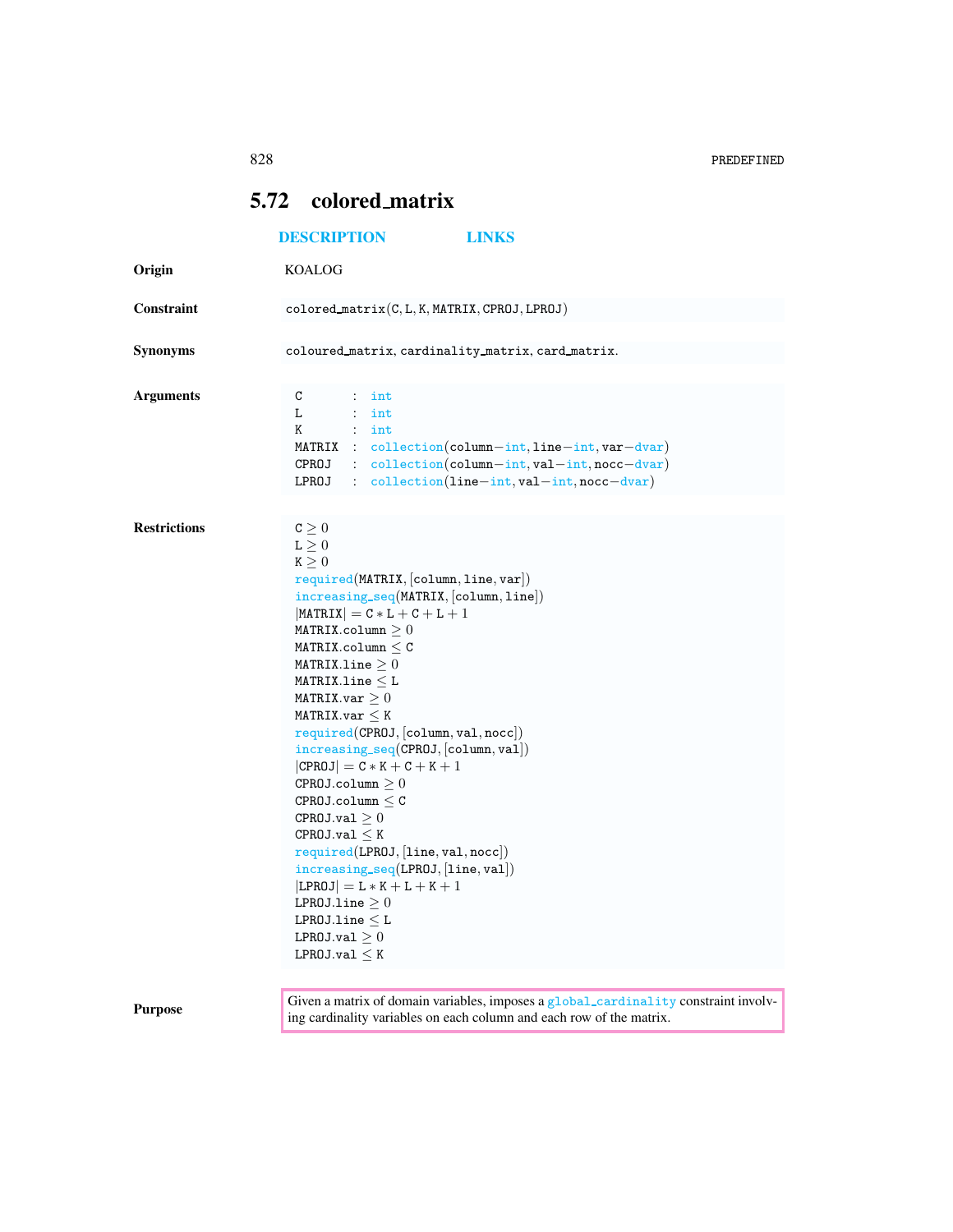## <sup>20031017</sup> 829

| <b>Example</b>  | column - 0 line - 0 var - 3,<br>column $-0$ line $-1$ var $-1$ ,<br>$\begin{array}{llll} \texttt{column} - 0 & \texttt{line} - 2 & \texttt{var} - 3, \\ \texttt{column} - 1 & \texttt{line} - 0 & \texttt{var} - 4, \\ \texttt{column} - 1 & \texttt{line} - 1 & \texttt{var} - 4, \end{array}$<br>$1,2,4,$<br>$column - 1$ $line - 2$ $var - 3$<br>column $-0$ val $-0$ nocc $-0$ ,<br>${\tt column} - 0 \quad {\tt val} - 1 \quad {\tt nocc} - 1,$<br>$\verb column  - 0 \quad \verb val  - 2 \quad \verb nocc  - 0 ,$<br>column $-0$ val $-3$ nocc $-2$ ,<br>$\begin{array}{llll} \texttt{column} - 0 & \texttt{val} - 4 & \texttt{nocc} - 0, \\ \texttt{column} - 1 & \texttt{val} - 0 & \texttt{nocc} - 0, \\ \texttt{column} - 1 & \texttt{val} - 1 & \texttt{nocc} - 0, \end{array}$<br>column $-1$ val $-2$ nocc $-0$ ,<br>column $-1$ val $-3$ nocc $-1$ ,<br>$\verb column -1   val -4  nocc -2  \\$<br>$line -0$ val $-0$ nocc $-0$ ,<br>$line -0$ val $-1$ nocc $-0$ ,<br>$line -0$ val $-2$ nocc $-0$ ,<br>$line -0$ val $-3$ nocc $-1$ ,<br>$line -0$ val $-4$ nocc $-1$ ,<br>$line -1$ val $-0$ nocc $-0$ ,<br>$line -1$ val $-1$ nocc $-1$ ,<br>$line -1$ val $-2$<br>$\mathtt{noc} - 0,$<br>$line -1$ val $-3$ nocc $-0$ ,<br>$line -1$ val $-4$ nocc $-1$ ,<br>$line -2$ val $-0$ nocc $-0$ ,<br>$line -2$ val $-1$ nocc $-0$ ,<br>$line -2$ val $-2$ nocc $-0$ ,<br>$line -2$ val $-3$ nocc $-2$ ,<br>$line -2$ val $-4$<br>$\mathtt{noc} - 0$ |
|-----------------|-------------------------------------------------------------------------------------------------------------------------------------------------------------------------------------------------------------------------------------------------------------------------------------------------------------------------------------------------------------------------------------------------------------------------------------------------------------------------------------------------------------------------------------------------------------------------------------------------------------------------------------------------------------------------------------------------------------------------------------------------------------------------------------------------------------------------------------------------------------------------------------------------------------------------------------------------------------------------------------------------------------------------------------------------------------------------------------------------------------------------------------------------------------------------------------------------------------------------------------------------------------------------------------------------------------------------------------------------------------------------------------------------------------------------------------------------------------------|
| <b>Typical</b>  | $C \geq 1$<br>$\mathtt{L}\geq 1$<br>K > 1<br>range(MATRIX.var) > 1                                                                                                                                                                                                                                                                                                                                                                                                                                                                                                                                                                                                                                                                                                                                                                                                                                                                                                                                                                                                                                                                                                                                                                                                                                                                                                                                                                                                |
| Arg. properties | • Functional dependency: CPR0J.nocc determined by C, L and K.                                                                                                                                                                                                                                                                                                                                                                                                                                                                                                                                                                                                                                                                                                                                                                                                                                                                                                                                                                                                                                                                                                                                                                                                                                                                                                                                                                                                     |
|                 | • Functional dependency: LPR0J.nocc determined by C, L and K.                                                                                                                                                                                                                                                                                                                                                                                                                                                                                                                                                                                                                                                                                                                                                                                                                                                                                                                                                                                                                                                                                                                                                                                                                                                                                                                                                                                                     |

Remark Within [350] the colored matrix constraint is called cardinality matrix.

Algorithm The filtering algorithm described in [350] is based on network flow and does not achieve arc-consistency in general. However, when the number of values is restricted to two, the algorithm [350] achieves arc-consistency on the variables of the matrix. This corresponds in fact to a generalisation of the problem called "Matrices composed of 0's and 1's" presented by Ford and Fulkerson [227].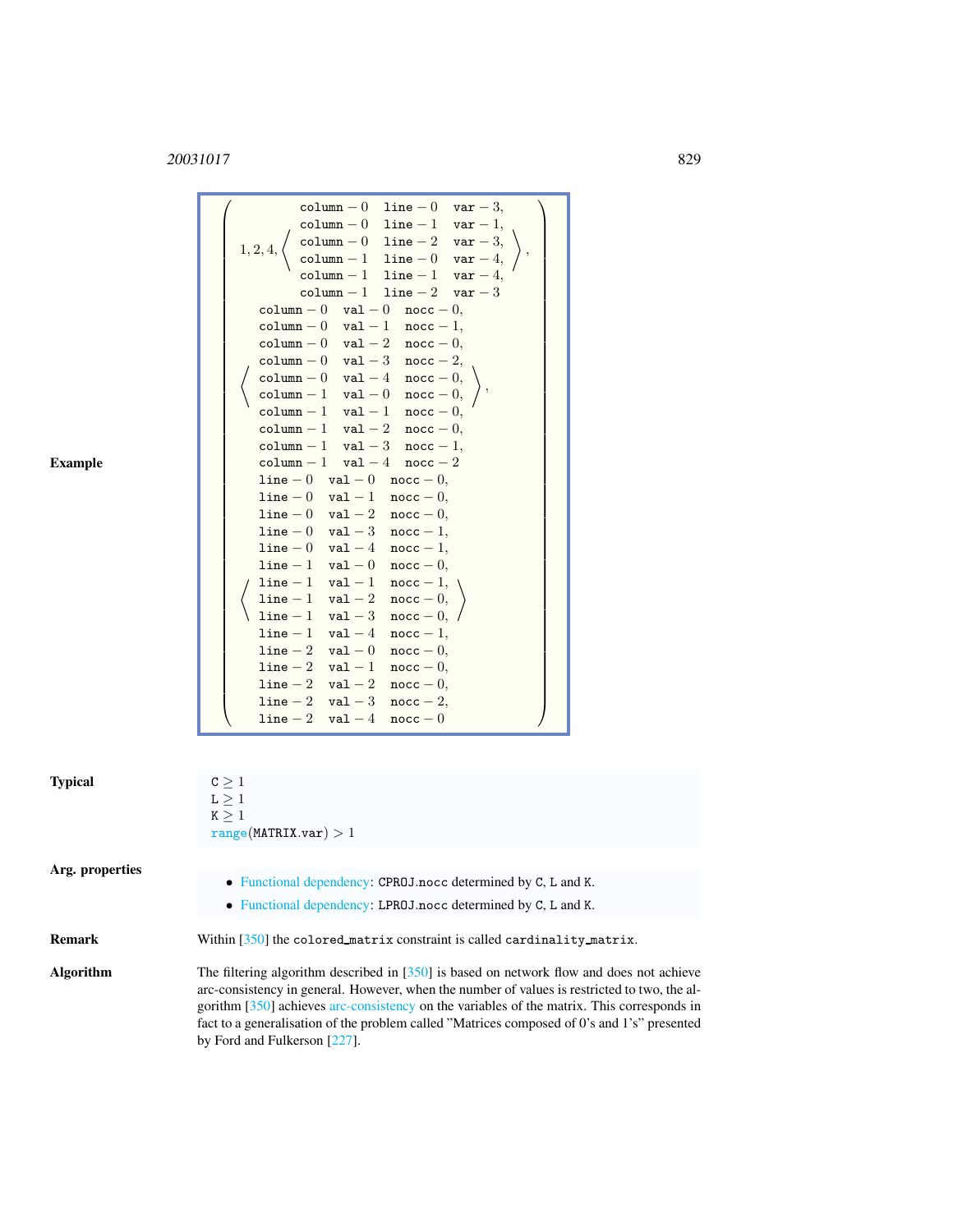<span id="page-2-0"></span>

| See also | <b>common keyword:</b> k_alldifferent (system of constraints).                                |
|----------|-----------------------------------------------------------------------------------------------|
|          | part of system of constraints: global_cardinality.                                            |
|          | <b>related to a common problem:</b> same <i>(matrix reconstruction problem)</i> .             |
| Keywords | <b>constraint arguments:</b> pure functional dependency.                                      |
|          | <b>constraint type:</b> system of constraints, predefined constraint, timetabling constraint. |
|          | <b>modelling:</b> functional dependency, matrix, matrix model.                                |
|          |                                                                                               |